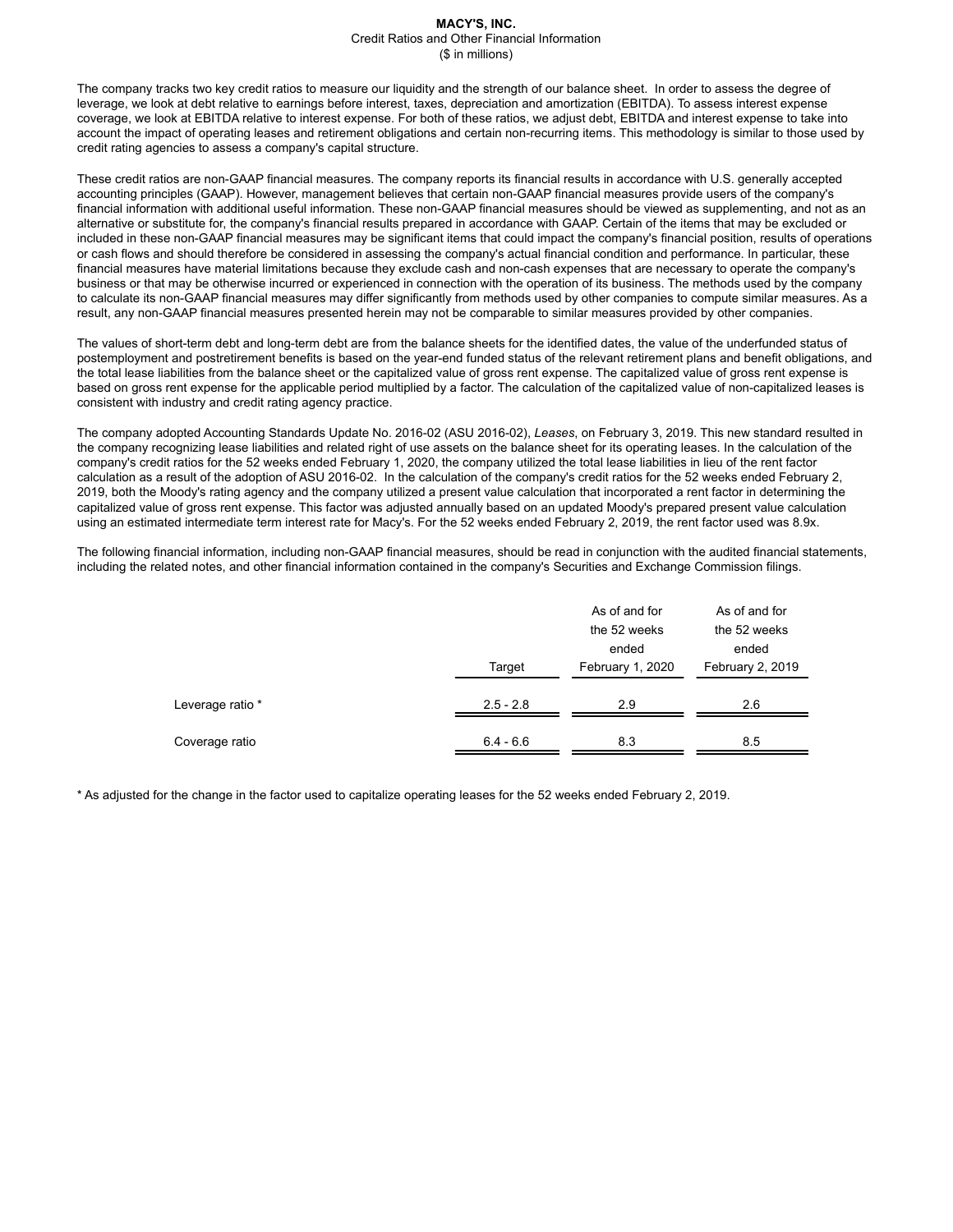# **MACY'S, INC.**

Credit Ratios and Other Financial Information

(\$ in millions)

#### **Adjusted EBITDA, excluding rent expense and benefit plan income, net**

As computed below, Adjusted EBITDA, excluding rent expense and benefit plan income, net represents earnings before interest, taxes and depreciation and amortization, adjusted to exclude the effects of restructuring, impairment, store closing and other costs, settlement charges, gross rent expense, and the excess of the net periodic benefit costs of the company's postemployment and postretirement benefit obligations over the related service cost components of such benefit costs. This methodology is similar to those used by credit rating agencies to assess a company's capital structure. Management believes that Adjusted EBITDA, excluding rent expense and benefit plan income, net is a useful measure in evaluating the company's ability to generate cash flow from its operations.

|                                                                      |    | As of and for<br>the 52 weeks<br>ended<br>February 1, 2020 |    | As of and for<br>the 52 weeks<br>ended<br>February 2, 2019 |  |
|----------------------------------------------------------------------|----|------------------------------------------------------------|----|------------------------------------------------------------|--|
| Most Comparable GAAP Measure:                                        |    |                                                            |    |                                                            |  |
| Net income                                                           | S  | 564                                                        | \$ | 1,098                                                      |  |
| Non-GAAP Measure:                                                    |    |                                                            |    |                                                            |  |
| Net income                                                           | \$ | 564                                                        | \$ | 1,098                                                      |  |
| Add back interest expense                                            |    | 205                                                        |    | 261                                                        |  |
| Add back losses on early retirement of debt                          |    | 30                                                         |    | 33                                                         |  |
| Deduct interest income                                               |    | (20)                                                       |    | (25)                                                       |  |
| Add back federal, state and local income tax expense                 |    | 164                                                        |    | 322                                                        |  |
| Add back restructuring, impairment, store closing and other costs    |    | 354                                                        |    | 136                                                        |  |
| Add back settlement charges                                          |    | 58                                                         |    | 88                                                         |  |
| Add back depreciation and amortization                               |    | 981                                                        |    | 962                                                        |  |
| Add back gross rent expense (Note 1)                                 |    | 343                                                        |    | 337                                                        |  |
| Deduct net periodic benefit costs of the postemployment and          |    |                                                            |    |                                                            |  |
| postretirement benefit obligations in excess of the service          |    |                                                            |    |                                                            |  |
| cost components (Note 2)                                             |    | (31)                                                       |    | (39)                                                       |  |
| Adjusted EBITDA, excluding rent expense and benefit plan income, net | \$ | 2,648                                                      | \$ | 3,173                                                      |  |

#### Note 1

The add back of gross rent expense in calculating Adjusted EBITDA, excluding rent expense and benefit plan income, net treats the company's periodic rent expense under the relevant lease agreements in a manner consistent with the company's owned properties.

| Real estate       | 335 | \$ | 328 |
|-------------------|-----|----|-----|
| Personal property |     |    |     |
|                   | 343 | Ф  | 337 |

## Note 2

The add back of the excess net periodic benefit cost of the company's postemployment and postretirement benefit obligations over the service cost component of such benefit costs in calculating Adjusted EBITDA, excluding rent expense and benefit plan income, net recognizes the fact that the service cost components of the net periodic benefit costs are primarily operating type costs and should be included in Adjusted EBITDA, while all other components of the net periodic benefit costs are primarily financing type costs and should be excluded from Adjusted EBITDA. Net periodic benefit costs include, where applicable, service cost, interest cost, expected return on assets, amortization of net actuarial gains and losses and the amortization of prior service costs or credits.

| Net periodic benefit costs:                                |    |      |    |      |
|------------------------------------------------------------|----|------|----|------|
| Pension plan                                               | \$ | (54) | \$ | (64) |
| Supplementary retirement plan                              |    | 30   |    | 31   |
| Postretirement benefit obligations                         |    | (2)  |    | (1)  |
| Less service cost component of net periodic benefit costs: |    |      |    |      |
| Pension plan                                               |    | (5)  |    | (5)  |
| Supplementary retirement plan                              |    |      |    |      |
| Postretirement benefit obligations                         |    |      |    |      |
|                                                            | c  | (31  | S  | (39) |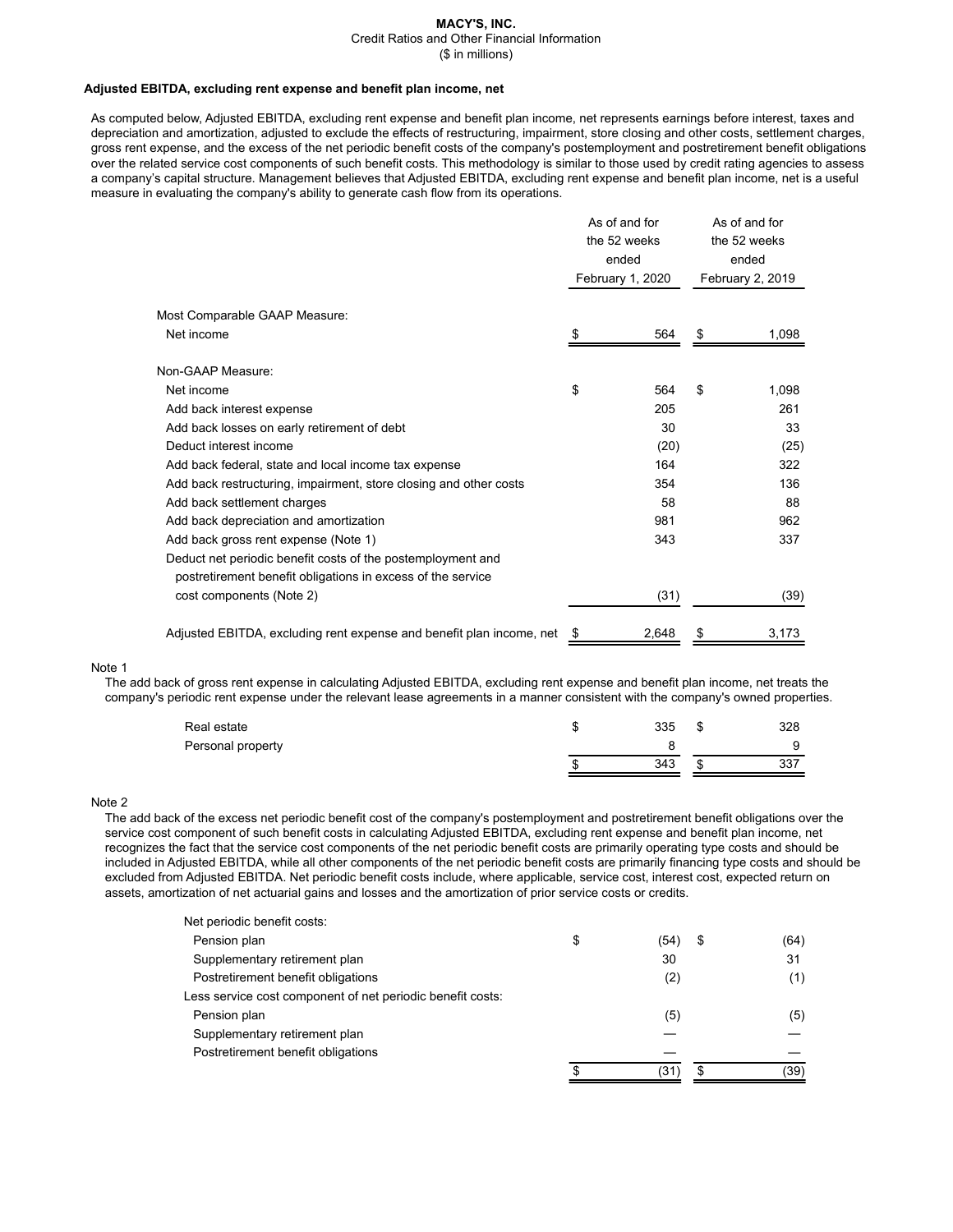#### **MACY'S, INC.** Credit Ratios and Other Financial Information (\$ in millions)

#### **Leverage ratio**

The leverage ratio, as computed below, is defined as Adjusted debt divided by Adjusted EBITDA, excluding rent expense and benefit plan income, net. As computed below, Adjusted debt represents the company's short-term and long-term debt, adjusted to include (exclude) certain items as identified below. As computed above, Adjusted EBITDA, excluding rent expense and benefit plan income, net represents earnings before interest, taxes and depreciation and amortization, adjusted to exclude the effects of restructuring, impairment, store closing and other costs, settlement charges, gross rent expense, and the excess of the net periodic benefit costs of the company's postemployment and postretirement benefit obligations over the related service cost components of such benefit costs. These methodologies are similar to those used by credit rating agencies to assess a company's capital structure. Management believes that the leverage ratio is a useful measure in evaluating the company's ability to cover its debt-like obligations.

|                                                                      | As of and for<br>the 52 weeks<br>ended<br>February 1, 2020 |       | As of and for<br>the 52 weeks<br>ended<br>February 2, 2019 |       |
|----------------------------------------------------------------------|------------------------------------------------------------|-------|------------------------------------------------------------|-------|
| Most comparable GAAP Ratio:                                          |                                                            |       |                                                            |       |
| Short-term debt                                                      | \$                                                         | 539   | \$                                                         | 43    |
| Long-term debt                                                       |                                                            | 3,621 |                                                            | 4,708 |
| Total debt                                                           | \$                                                         | 4,160 | \$                                                         | 4,751 |
| Net income                                                           | \$                                                         | 564   | \$                                                         | 1,098 |
|                                                                      |                                                            | 7.4   |                                                            | 4.3   |
| Non-GAAP Ratio:                                                      |                                                            |       |                                                            |       |
| Short-term debt                                                      | \$                                                         | 539   | \$                                                         | 43    |
| Long-term debt                                                       |                                                            | 3,621 |                                                            | 4,708 |
| Underfunded status of postemployment and                             |                                                            |       |                                                            |       |
| postretirement benefits (Note 1)                                     |                                                            | 578   |                                                            | 575   |
| <b>Total lease liabilities</b>                                       |                                                            | 2,816 |                                                            |       |
| Capitalized value of gross rent expense (Note 2)                     |                                                            |       |                                                            | 2,999 |
| Adjusted debt                                                        | \$                                                         | 7,554 | \$                                                         | 8,325 |
| Adjusted EBITDA, excluding rent expense and benefit plan income, net | \$                                                         | 2,648 |                                                            | 3,173 |
|                                                                      |                                                            | 2.9   |                                                            | 2.6   |

Note 1

The inclusion of the underfunded status (the amount by which the projected benefit obligation or accumulated postretirement benefit obligation exceeds the fair value of plan assets) of the company's postemployment and postretirement obligations in Adjusted debt treats the company's net liability under the relevant benefit plans as debt equivalents. For the 52 weeks ended February 1, 2020 and February 2, 2019, the assumed tax benefit of 25% and 26% respectively, represents the tax deductibility of contributions which impact the funded status of the plans.

| Underfunded (overfunded) status:                        |    |       |           |
|---------------------------------------------------------|----|-------|-----------|
| Pension plan                                            | \$ | (38)  | \$<br>(7) |
| Supplementary retirement plan                           |    | 681   | 644       |
| Postretirement benefit obligations                      |    | 133   | 137       |
| Less income tax effect of net underfunded status of the |    |       |           |
| pension and supplementary retirement plans and          |    |       |           |
| postretirement benefit obligations                      |    | (198) | (199)     |
|                                                         | S  | 578   | \$<br>575 |
|                                                         |    |       |           |

Note 2

The inclusion of the capitalized value of gross rent expense, as calculated by multiplying the periodic annual reported gross rent expense by a factor of 8.9x for the period ending on February 2, 2019.